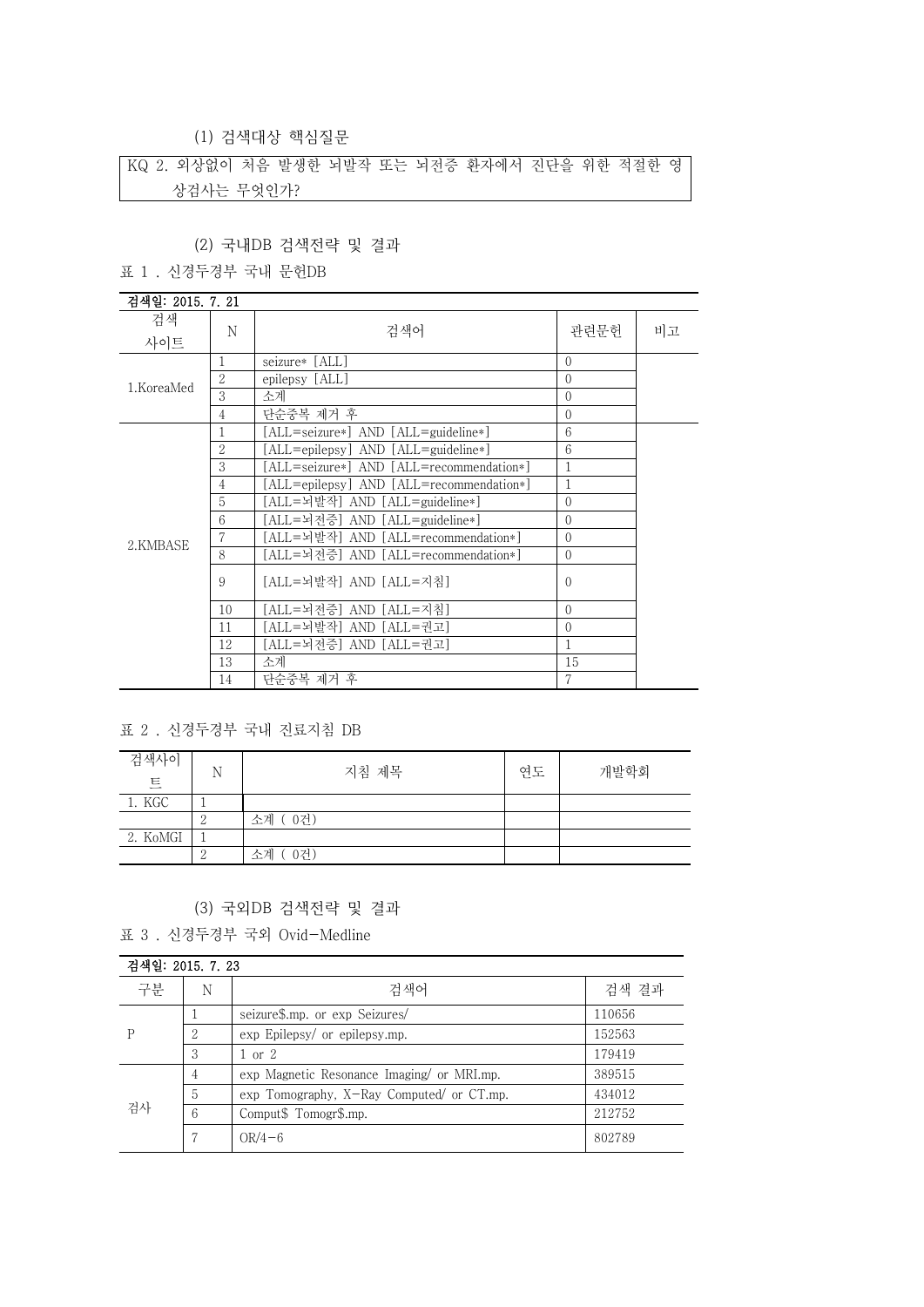| 검색일: 2015. 7. 23 |    |                                   |         |
|------------------|----|-----------------------------------|---------|
| 구분               | N  | 검색어                               | 검색 결과   |
|                  | 8  | exp Head/ or head.mp.             | 418254  |
|                  | 9  | brain.mp. or exp Brain/           | 1504880 |
|                  | 10 | 8 or 9                            | 1869604 |
|                  | 11 | 7 AND 10                          | 232523  |
| P&검사             | 12 | 3 AND 11                          | 18401   |
| 포함<br>기준         | 13 | guideline.pt.                     | 15628   |
|                  | 14 | practice guideline.pt.            | 20483   |
|                  | 15 | guideline\$.ti.                   | 54058   |
|                  | 16 | recommendation\$.ti.              | 26289   |
|                  | 17 | standard\$.ti.                    | 72877   |
|                  | 18 | $OR/13-17$                        | 161630  |
|                  | 19 | 12 AND 18                         | 46      |
| 종합               | 20 | limit 19 to $yr="2000 - Current"$ | 37      |
|                  | 21 | 단순중복 제거 후                         | 37      |

# 표 4 . 신경두경부 국외 Ovid-Embase

| 검색일: 2015, 7, 24 |    |                                                            |         |
|------------------|----|------------------------------------------------------------|---------|
| 구분               | N  | 검색어                                                        | 검색 결과   |
| $\mathbf{P}$     | 1  | seizure\$.mp. or exp seizure/                              | 174048  |
|                  | 2  | epilepsy.mp. exp epilepsy/                                 | 192990  |
|                  | 3  | $1$ or $2$                                                 | 273840  |
| 검사               | 4  | MRI.mp. or exp nuclear magnetic resonance imaging/         | 636413  |
|                  | 5  | $CT.mp$ , or $exp$ whole body $CT/$                        | 362393  |
|                  | 6  | exp computer assisted tomography/ or comput\$ tomogr\$.mp. | 707738  |
|                  |    | $OR/4-6$                                                   | 1271083 |
|                  | 8  | $\exp$ head/ or head.mp. or $\exp$ head injury/            | 784596  |
|                  | 9  | exp brain injury/ or exp brain/ or brain.mp.               | 1848002 |
|                  | 10 | 8 or 9                                                     | 2427550 |
|                  | 11 | 7 AND 10                                                   | 406857  |
| P&검사             | 12 | 3 AND 11                                                   | 39136   |
| 포함<br>기준         | 13 | guideline\$.ti.                                            | 69890   |
|                  | 14 | recommendation\$.ti.                                       | 32716   |
|                  | 15 | $OR/13-14$                                                 | 100897  |
|                  | 16 | 12 AND 15                                                  | 97      |
| 종합               | 17 | limit 16 to $yr="2000 - Current"$                          | 90      |
|                  | 18 | 단순중복 제거 후                                                  | 90      |

표 5 . 신경두경부 국외 GIN

| 검색일: 2015. 7. 22 |           |       |  |
|------------------|-----------|-------|--|
| N                | 검색어       | 검색 결과 |  |
|                  | seizure*  |       |  |
|                  | epilepsy  |       |  |
|                  | 단순중복 제거 후 |       |  |